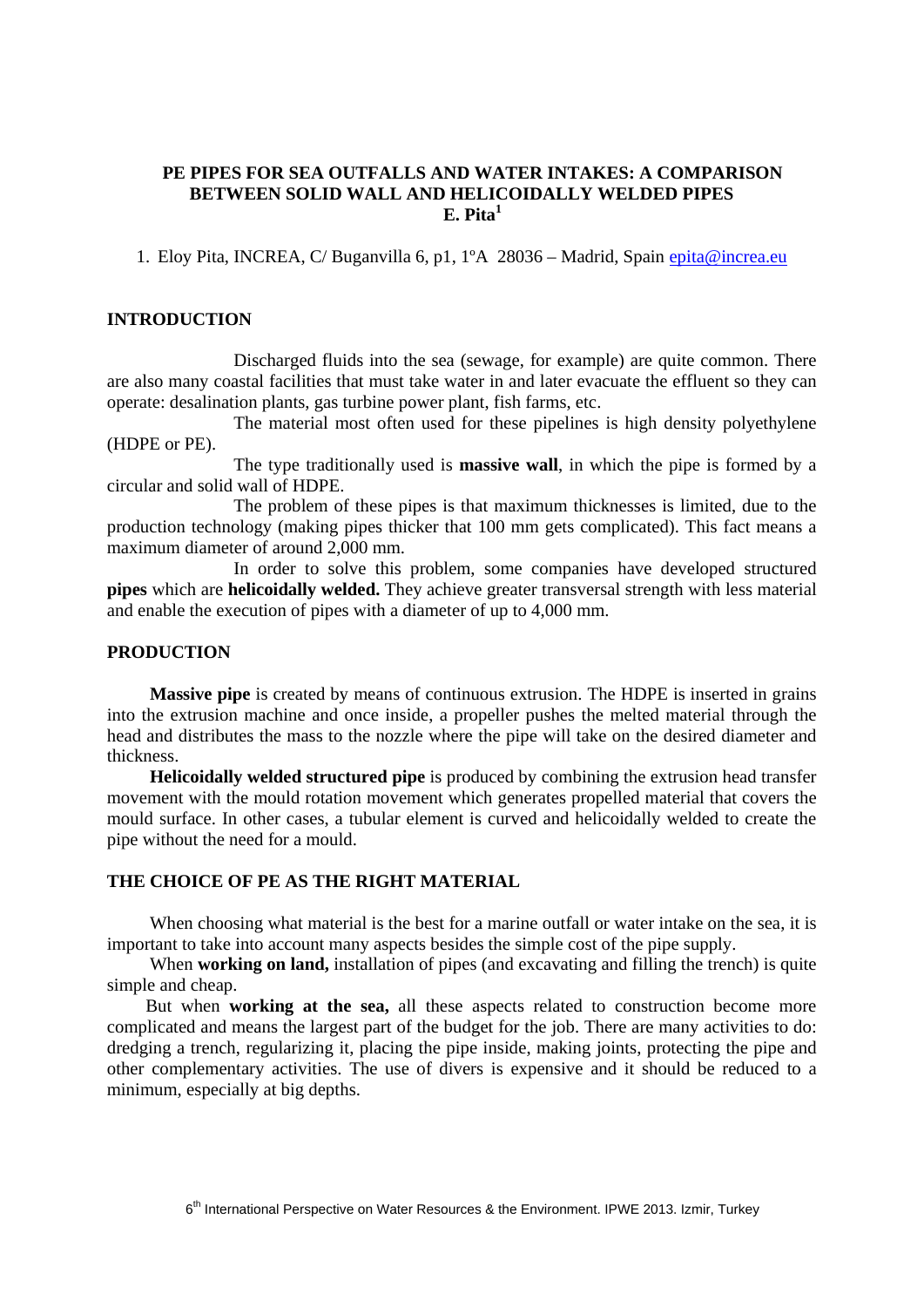

**Figure 1: Desalination plant of Beni Saf (Algeria). Helicoidally welded pipes of 2400 mm, produced by PPA&KRAH** 

We should take into account that most marine outfalls are placed in open areas, where there is no protection from the sea (waves and currents). Its construction is not a port and harbour issue. Depending on the area and the period of the year, the time when marine equipments can work is much reduced. For instance, in Europe, marine construction activities are stopped in winter. Even in summer, working in the Atlantic Coast should be restrained to only few weeks.

This is why PE pipes are the best solution for marine outfalls. Apart from construction aspects, PE has other advantages:

- Its high resistance to corrosion, making it ideal in an environment as aggressive as it is sea water.
- Its low surface roughness, which improves the hydraulic behaviour, achieving higher hydraulic capacities.
- Reduced adhesion of living beings on its surface, which improves the hydraulic behaviour in the long term and reduce other problems associated with the proliferation of organisms on their surface.
- Excellent performance against the actions of the sea, by its great flexibility, allowing it to adapt to resist their forces, through its deformation without deteriorating.
- Their earthquake behaviour is unbeatable (it could support problems of liquefaction of the ground).

6<sup>th</sup> International Perspective on Water Resources & the Environment. IPWE 2013. Izmir, Turkey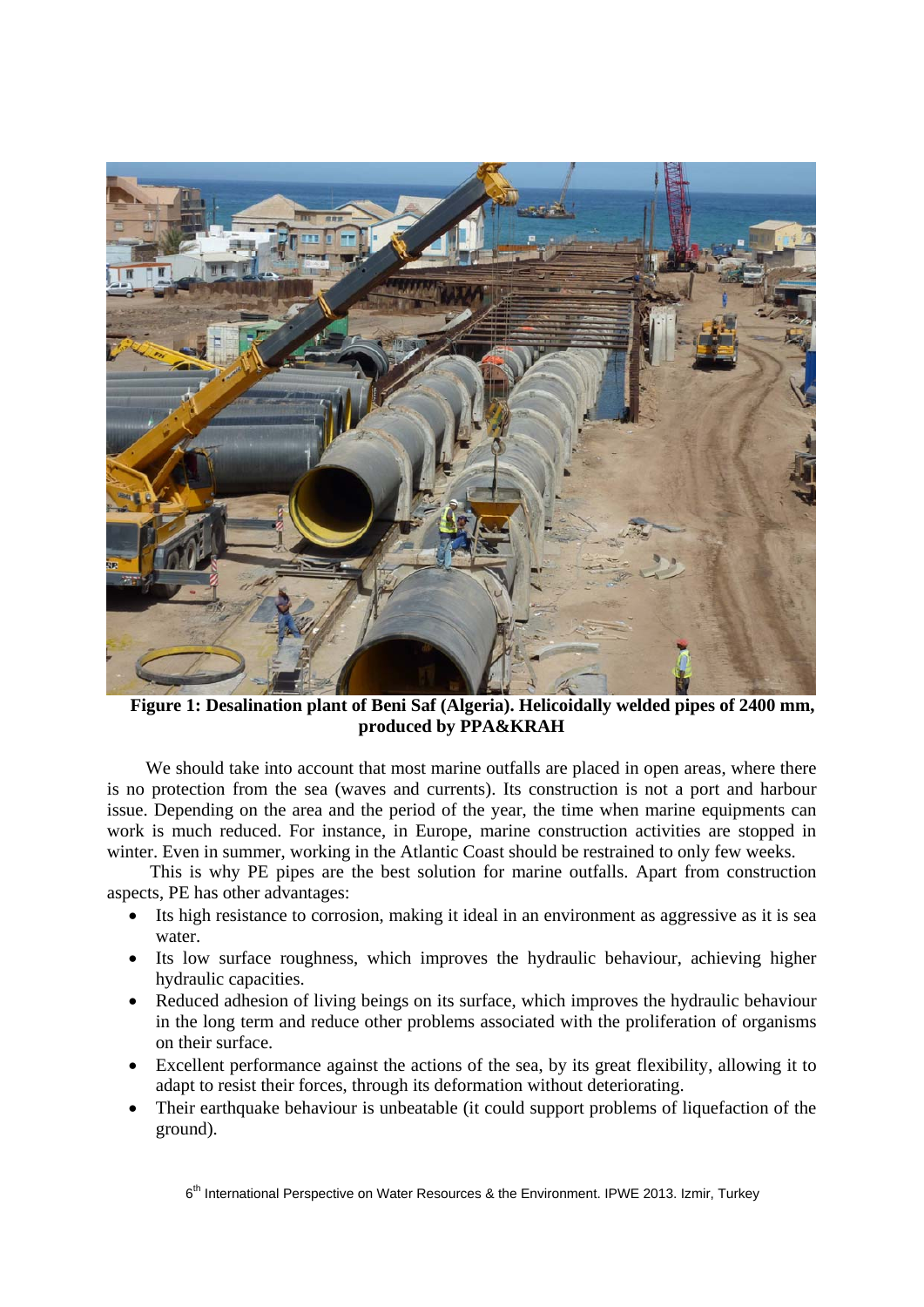On the other hand, it has some disadvantages: the main one is its density, less than  $1 \text{ t/m}$ 3, forcing the use of concrete ballasts that make the pipeline stable at the bottom of the sea, after its sinking.

Another aspect with which special care should be taken is the lack of robustness of PE against accidental actions (with "cutter" effect), such as cables and fishing gear. Therefore, it is recommended to cover the pipe with some element of protection, in any case.

# **CHARACTERISTICS OF BOTH TYPES**

Both types are compared below:

**Mechanical characteristics:** Spring welded pipes are more transversal-resistant with the same materials, due to the lighter profile.

**Production:** Structured pipe is produced in tubes with a length that is equal to the mould used (about 6 m). Massive pipes can be produced in any length desired (more than 500 m); however, they are often cut into 12 m sections for transport.

**Transport:** If the manufacturer is situated near a navigable zone, the massive solution can be towed in the full length from the plant to the worksite, meaning 500 m sections can be accepted.

**Section Assembly and Storage:** In both cases, a site is needed to install the ballast weights and prepare the sections for sinking. The joints must be carefully analysed, especially in the case of helicoidally welded pipes.

**Installation:** the construction method most often used is controlled sinking by progressive flooding of the pipe. In the case of large diameters, sinking is done with the help of floaters to reduce the stresses and for easier manoeuvring. As the wall of structured pipes is optimized the use of floaters will allow a great reduction of their section. As this aspect is very important, we will explain it in detail, below.



**Figure 2: Sewage outfall of Berria (Spain). Solid wall pipe of 1600 mm.**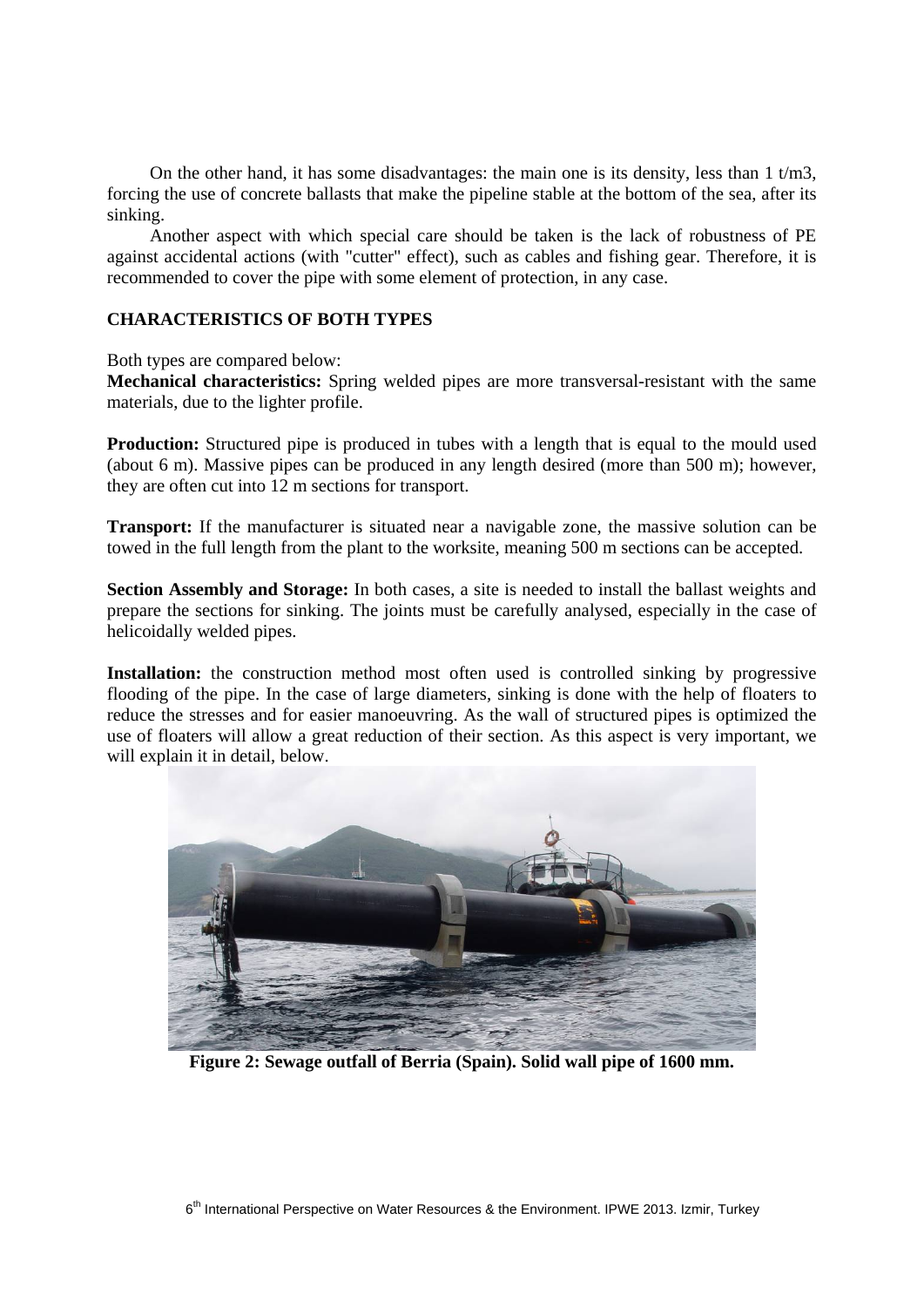# **INSTALLATION TECHNIQUES**

## **Introduction**

The sinking of PE pipelines in the sea is a complicated operation whose risks increase with its diameter. The traditional system of controlled sinking by progressive flooding of the pipe, which we have applied in many projects, should be replaced by others if the pipe diameter is over 1600 mm because it is more difficult to control the pipe and to implement any methodology to decrease stresses.

## **Traditional sinking methodology**

Traditionally, for the installation of PE pipelines of medium or small diameters (<1500 mm) on the sea floor, the method of "controlled sinking by progressive flooding" of the pipeline is used. This method can be executed without difficulty for these diameters in shallow water (depth<30 m), always when the forces generated in the pipeline throughout all of the phases are analyzed with great detail.

## - Sinking Phases:

Phase 1) Pipe floating on the surface: the pipe is empty and remains straight, with no efforts, except for those due to the axial force created by the horizontal pull (due to towing).

Phase 2) Water is placed inside the end of the pipe, which makes it start sinking. Air will be gradually released on the other end. The pipe behaves like a cantilever where the filled end is loaded downwards and the rest upwards. The most unfavourable moment in this phase happens just before reaching the bottom. At the opposite end, the water valve must be completely open.



**Figure 3: The sinking process start. Water is coming in from one extreme and air is going out from the other** 

Phase 3) When the amount of water inside the pipe is enough, its end touches the seabed. When the quantity of water inside the pipe increases, the angle between the pipe end and the seabed gets reduced.

Phase 4) As the flooded length increases, a moment arrives in which the pipe rests longitudinally on the bottom. Increasing the quantity of water inside the pipe, the length resting on the bottom becomes bigger, meaning that the "S" that forms between it and the surface of the sea moves. The shape of this "S" and the height to which the water in the pipe reaches remains constant, only suffering horizontal movement.

 $6<sup>th</sup>$  International Perspective on Water Resources & the Environment. IPWE 2013. Izmir, Turkey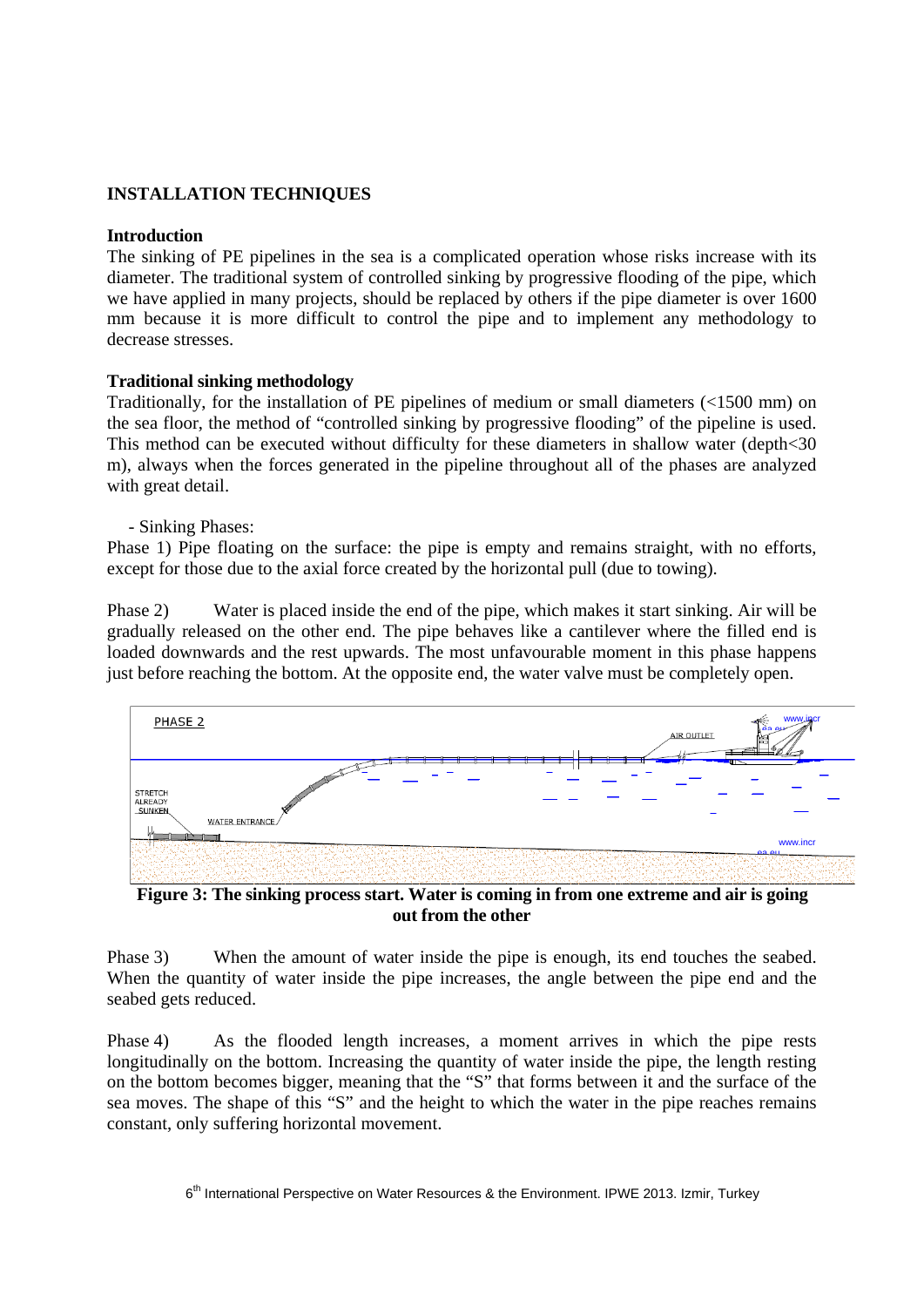

**Figure 4: Pipe gets the slope of the bottom. The joint is done** 

It is during this phase when the new section starts to be joined to that located on the seabed. For stopping the movement of the S, to make the joint, it is necessary to close the exit of air at the end that is floating

Phase 5) Pipe under the surface of the sea: as water enters the pipe, the length seen on the surface reduces until the pipe leaves the surface entirely. Due to part of it is still full of air, the pipe presents a certain length above the seabed. If the pipe were very rigid, the end could even show above the surface.

The pipe behaves like a cantilever, with its loaded end towards the top and the part close to the bottom loaded downwards.



**Figure 5: Pipe under the surface of the sea. Water is coming in from one extreme and air is going out from the other** 

Phase 6) Pipe on the seabed: when no air is left inside the pipe, this completely rests on the seabed, and no effort is seen, other than that due to possible curvatures of the seabed.

# **Innovative sinking methodology**

Sinking pipes of large diameter with the traditional methodology is too complicated. This is why we have developed new procedures that reduces stresses in the pipes and lead to the optimization of the geometry of the tube and thus minimize the cost of the job.

It also simplifies the process, especially when executing joints on the sea bed.

Using flotation devices to help the sinking of these types of pipelines solves many of these problems without the need for extreme means of construction. ea eu

Having greater margin of safety facilitates the maritime operations, minimizing risks and making simpler management of the operations possible.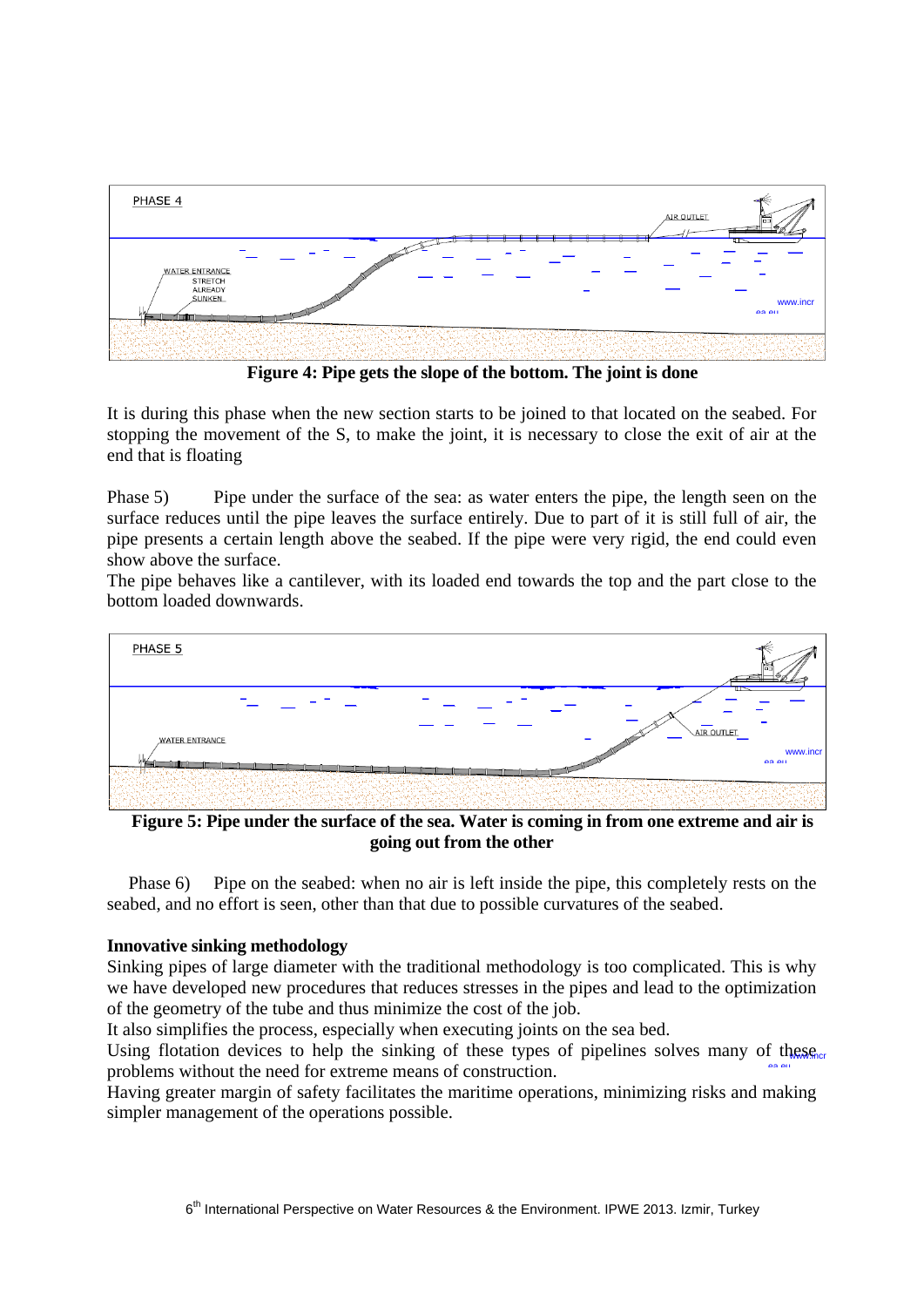This method makes the need to apply longitudinal tension forces to the tube unnecessary, which simplifies the process of pipeline installation, especially when executing joints on the sea floor.

#### **Sinking Phases:**

This section describes the two-stage sinking method with flotation devices.

These flotation devices can be rigid or flexible.

During the transport of the section of pipes, floating on the sea, it is essential not to force the position of the pipeline in order not to produce excessive tensions.

In addition, it is indispensable to prepare a launching slope for the introduction of the pipes in the sea, from the land area where they are welded and ballasted.

Over this launch slope we will weld the pipes and place the ballasts. The profile should also be carefully studied, as bending of the pipe should also be controlled during launching.

The sinking process with the help of flotation devices is realized in two different stages, which are explained in the following sections.

## First Stage:

The first stage consists in the complete and progressive flooding of the pipe while it hangs by the flotation devices (which stay on the surface of the water). At the beginning of the flooding process (and consequently the sinking of the pipeline), the cables and the flotation devices begin to work, pulling up on the pipeline from the surface of the sea. The forces produced in this stage will be as smaller as the shorter the cable length is. At the end of this stage, once the pipeline is completely full of water, it remains in a horizontal position, completely suspended by the flotation devices.

This first stage would the equivalent of what has been traditionally done with lower diameter pipes, but at the depth marked by the slings. Calculations have to take into account the progressive pipe filling process and the variable push load of the flotation devices as they sink. In general, the flotation devices on this end fully sink in the beginning and during the initial pitch phase.

Below we will explain in detail this procedure, dividing this first stage into the following phases.

Phase 1. – The pipeline is floating on the water surface, full of air. The connection between the pipeline and the flotation devices is done by slings, although they are not yet working.



**Figure 6**: **Phase 1, Pipeline resting on the sea surface while placement of flotation devices**

Phase 2. – The pipeline is flooded by opening the water valves at one end and the air valves at the other. When the amount of water inside the tube is sufficient, the first flotation device will begin to sink, generating a vertical reaction.

6<sup>th</sup> International Perspective on Water Resources & the Environment. IPWE 2013. Izmir, Turkey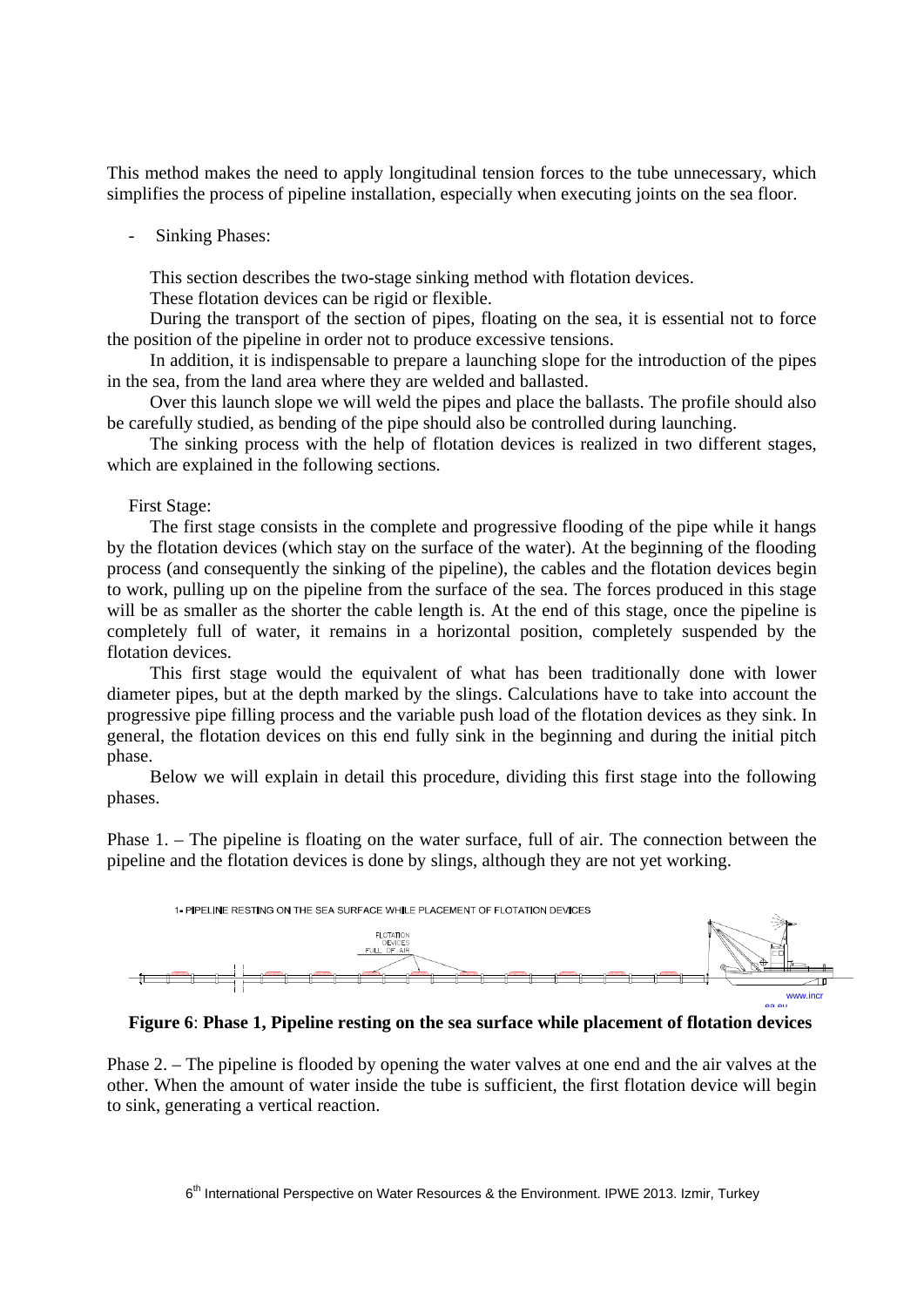The water valves should never be opened at both ends because it would generate an air bubble in the centre of the tube which is difficult to expel.



**Figure 7**: **Phase 2, Flooding of the pipe and pitching at the water entrance end** 

The tube acts as a cantilever in the way that one end is loaded downwards, and the rest loaded upwards.

Phase 3. –The pipe appears horizontal in the initial zone, forming the classic "S" shape and advancing in a way which augments the length of the flooded pipe. The "S" shape and the height stay constant, resulting in only a horizontal displacement.



**Figure 8**: **Phase 3, Flooding of the pipeline with water and the formation of the characteristic "S"** 

Phase 4. – As water continues to enter the pipe, the length visible on the sea surface reduces until the entire pipe is no longer visible. The pipe acts as a cantilever with one end loaded upwards and the end closer to the sea bottom loaded downwards.



**Figure 9**: **Phase 4, Last stage of the filling of the pipeline**

Phase 5. – At the end of the flooding process, the tube hangs from the flotation devices, with a straight form, resting a few meters below the surface.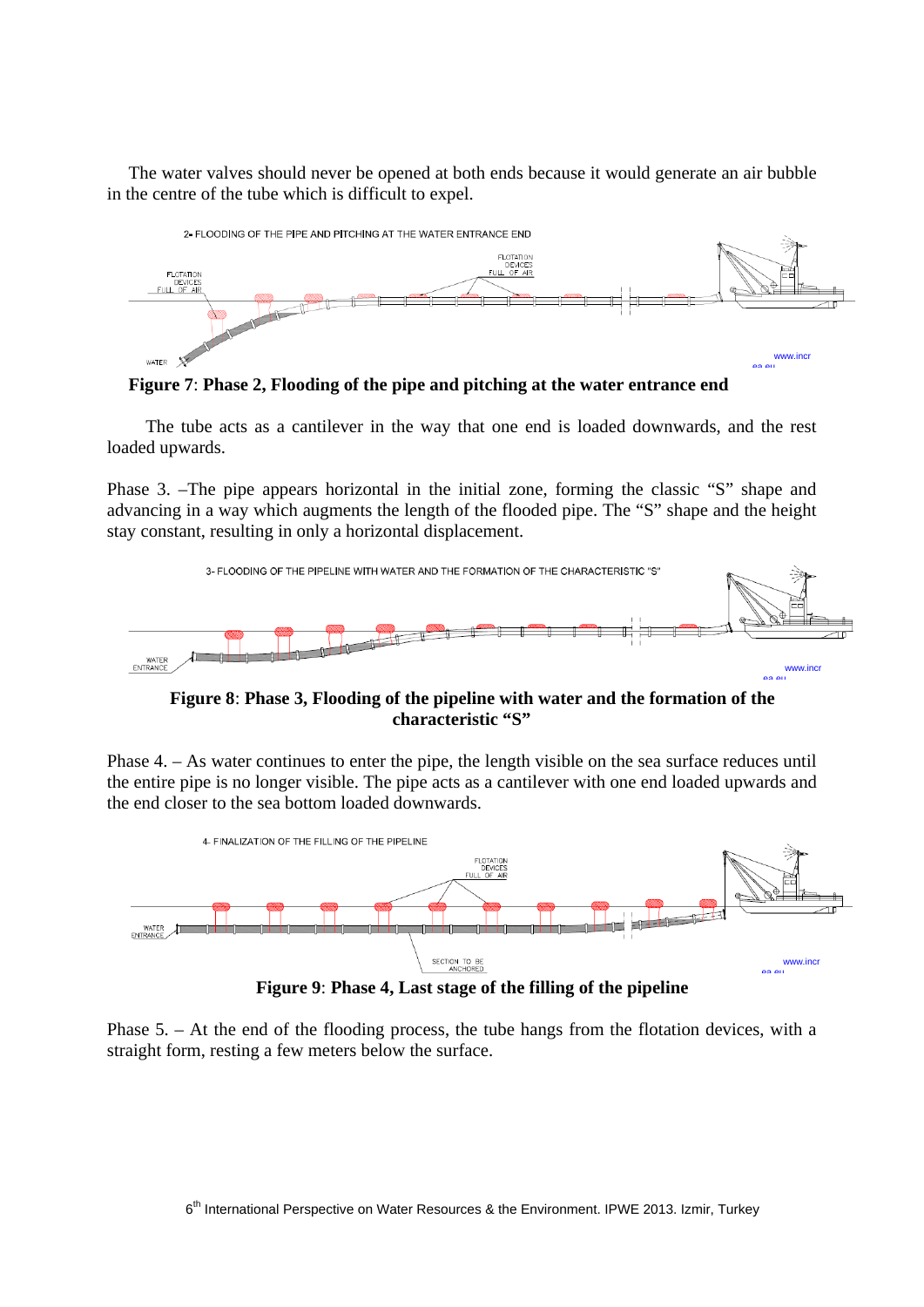

**Figure 10**: **Phase 5, Pipeline full of water suspended by flotation devices** 

This is the moment to verify that the residual floatability is what was expected and that all the flotation devices are working perfectly. In the case of having to use precautionary flotation devices and after checking they are not necessary, they should be removed before starting the next stage.

#### Second Stage

Once the pipeline is in a horizontal position and straight, it passes into the second stage, which consists in the progressive flooding of the flotation devices, starting at one end and continuing along the pipeline until the entire tube rests on the sea floor.

During sinking, one area of the pipe (the lowest) is no longer being pulled by the flotation devices (as they have been flooded), the flotation devices are already submerged in another area, with their maximum buoyancy, and, in yet another area, the flotation devices are submerged halfway with a variable buoyancy force. These facts must be taken into account in order to calculate this process.

In this description, we will discuss the flooding of the flotation devices, or the exhaustion of them, referring to the same phenomenon, by which the said flotation devices lose their lifting capability, or floatability. If the flotation devices were rigid, in reality they will be flooded. If they are flexible, they will empty themselves of air, or in other words, proceed until their exhaustion.

Since, in this stage, the flotation devices are going to descend to a greater depth, it is important, in the case of flexible flotation devices (balloons or similar) to maintain their volume as they descend to the sea floor. To do so, they should be duly pressurized.

Phase 1 (of second stage). - Corresponds to the last phase in the first stage. The pipeline remains straight, hanging from the flotation devices, a certain distance from the surface, and most importantly, without forces, except for those due to the discontinuity of weights (ballasts) and lift force (flotation devices). The valves for the entrance of water to the tube should be open so that the internal and external pressure of the water are equal.

Phase 2. –The second phase of the process begins: when the first flotation device is flooded, the pipeline begins to descend towards the sea bottom from that end, while the other end remains at

www.inc ea eu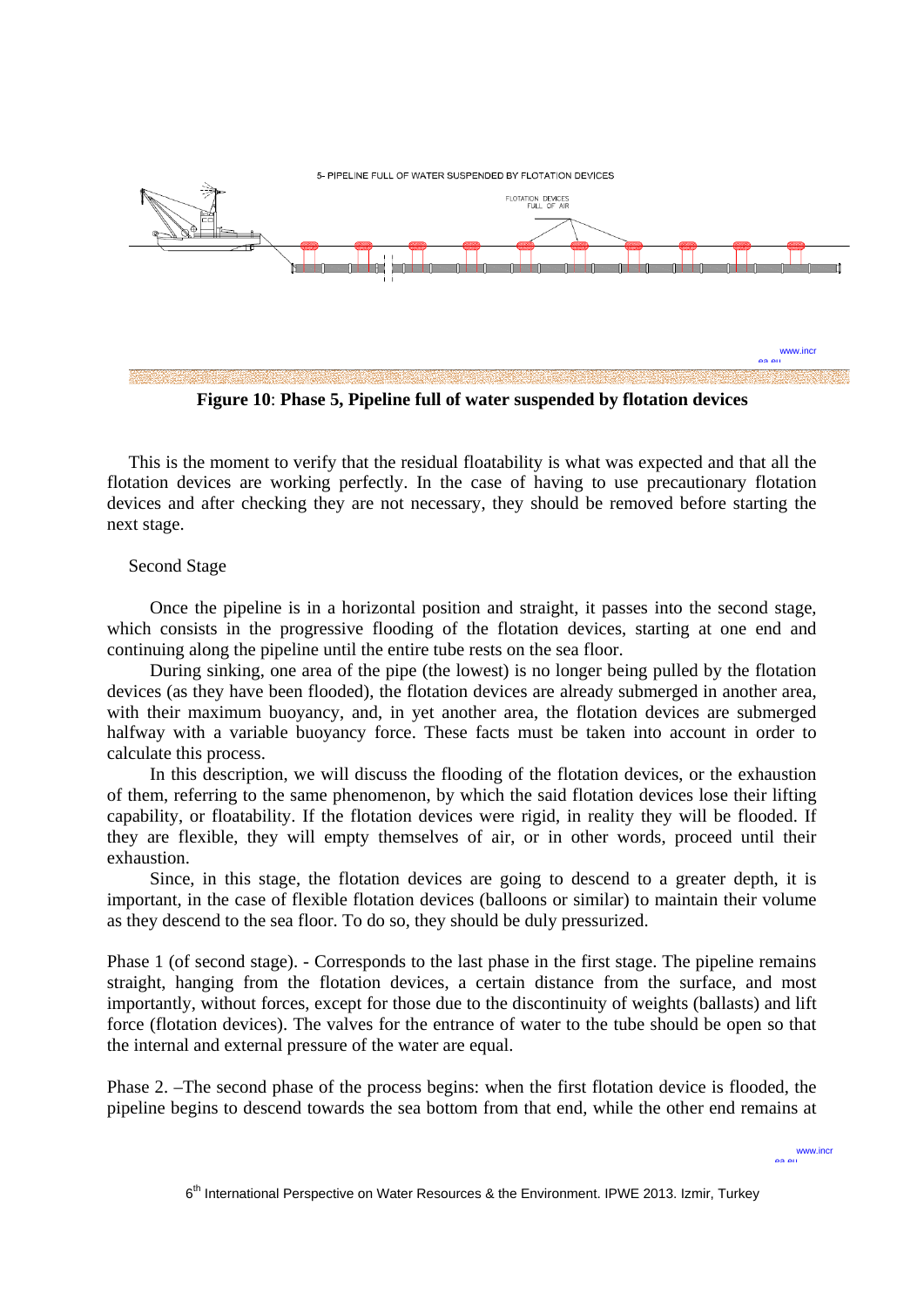the depth marked by the length of the slings. As the flotation devices continue to be flooded, the pipeline end increases its depth.

The flotation devices on the surface of the water (even those full of air) begin to sink and disappear from the sea surface. So the diver is always executing the operation of emptying out the devices at a certain depth.



#### 2- CONTROLED SINKING OF THE PIPE BY FLOODING THE FLOTATION DEVICES

**Figure 11: Phase 2, Controlled sinking of the pipe by flooding the flotation devices** 

Phase 3. – When a sufficient number of devices have been flooded, one extreme of the pipeline touches the bottom of the sea. In the case of flexible flotation devices, the individual and progressive flooding of each device is necessary, so that the sinking is controlled with ease and is not unnecessarily accelerated.



**Figure 12**: **Phase 3, The pipe end reaches the sea-bed**

Phase 4. – As the flotation devices continue to be flooded the classic "S" is generated (see in the following figure), and continues advancing until the complete sinking of the pipeline.

It is in this phase when the connection to the preceding pipeline should be carried out on the floor of the sea. Last works on the joint can be executed along the end of this phase and phases 5 and 6.